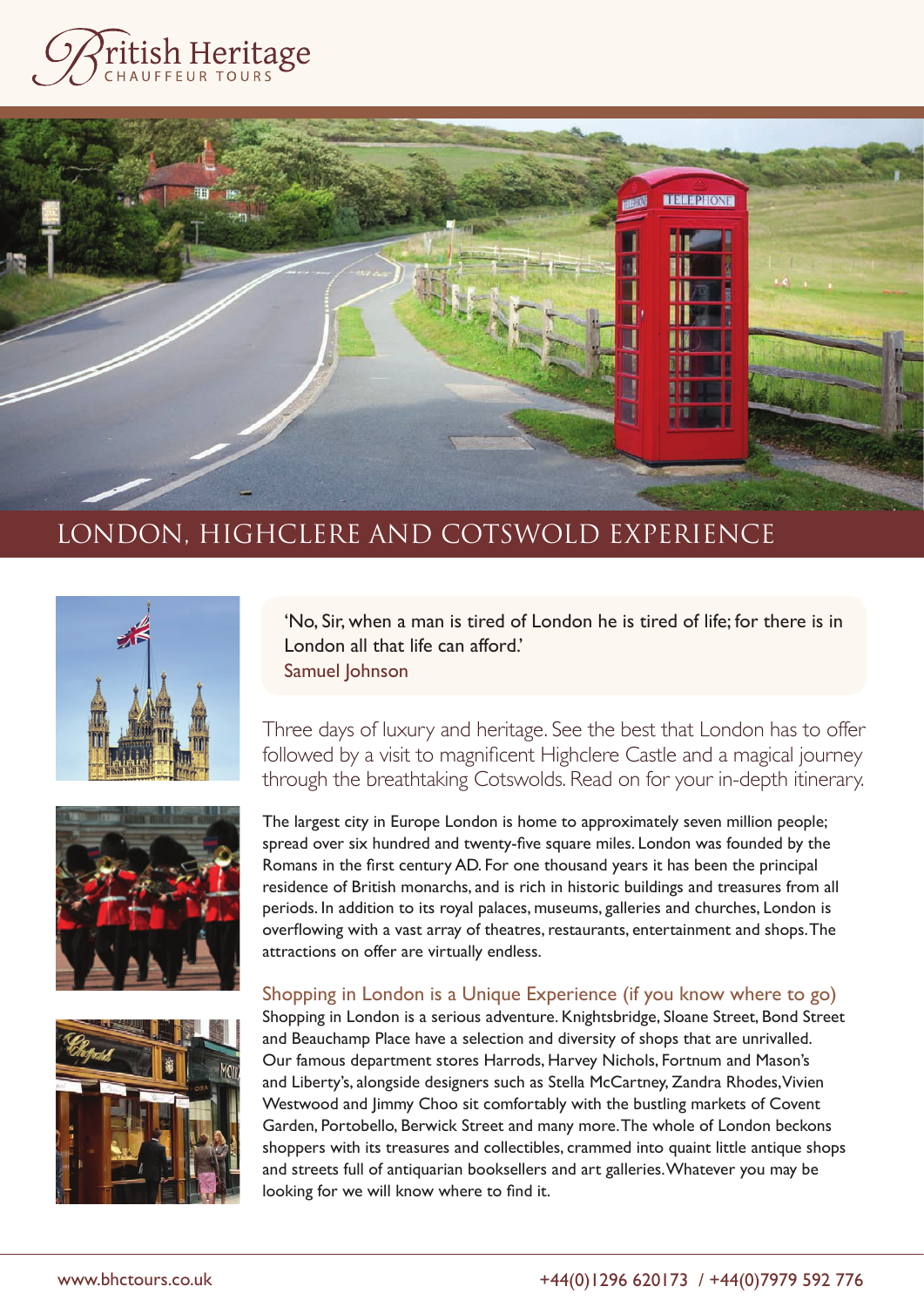







### Day 1

It is always difficult to recommend hotels to our clients as it depends so much on personal taste. However there is one hotel that ticks all the boxes for us. Poised between London's fashionable Chelsea and Knightsbridge, The Draycott Hotel provides the perfect home from home during your visit to London.

The hotel was adapted from three grand brick-faced Edwardian houses – numbers 22, 24 and 26 Cadogan Gardens – which were originally built by Lord Cadogan and are part of the Cadogan Estate. Guests of the Draycott immediately sense the hotel's warm atmosphere - which is more like that of a welcoming private residence, albeit a grand Edwardian one, staffed by an impeccably trained team which takes pride in anticipating and attending to each guest's particular needs. Either take breakfast in the hotel or we could drive you to The Brompton Quarter in Knightsbridge who specialise in the most wonderful croissants and pastries and from there you can explore Knightsbridge. By now it must be lunchtime and Knightsbridge is littered with diverse options. As this could easily turn into a gastronomic tour then we ought to get down to doing some serious sightseeing. Close to Knightsbridge is Kensington Palace, previous home of Princess Diana and from there we could drive by Buckingham Palace and travel down The Mall, under Admiralty Arch into Trafalgar Square and see the magnificent Lord Nelson on his column. It's then a very short distance down Whitehall past Banqueting House, Downing Street and Horseguards to The Palace of Westminster (Parliament) and Westminster Abbey. To try to include all the wonderful sites that London has to offer would be impossible so it is always better to structure the visits around your own personal desires. After a hectic days sightseeing and shopping, afternoon tea or cocktails followed by theatre and dinner seems like a plan.

### Afternoon Tea

The choice is endless from the grandeur of Claridges, The Dorchester or The Ritz to the quaint, very English, Brown's Hotel, The Capitol, Stafford and Dukes. These are just a few to whet your appetite.

### Maybe it's time for Cocktails

At this point in the day, real 'car-to-bar-to-theatre' proximity is a definite plus. Our favourite theatre land cocktail bars have a fantastic variation of themes but have a consistent high standard of cocktails. Asia de Cuba, The Lobby Bar, The Lab or Revolution are a few of our Soho choices. If we're not in a crazy spin to catch the curtain rising on our show we could sample the Blue Bar or the Donavan Bar in Mayfair or even Sketch. If you want to be really cool try the Ice Lounge.

#### Now for our evening's entertainment

Our theatre choice is enormous, with a huge variety that only a city like London can provide. We can help you choose between the seemingly endless names of world famous performers and even arrange the best seats for any performance if you wish. London is the only city on the world to have five international symphony orchestras with a vast array of visiting world-class performers. Our concert venues range from the grandeur of Queen Victoria's Royal Albert Hall to the modern Barbican centre and the South Bank.



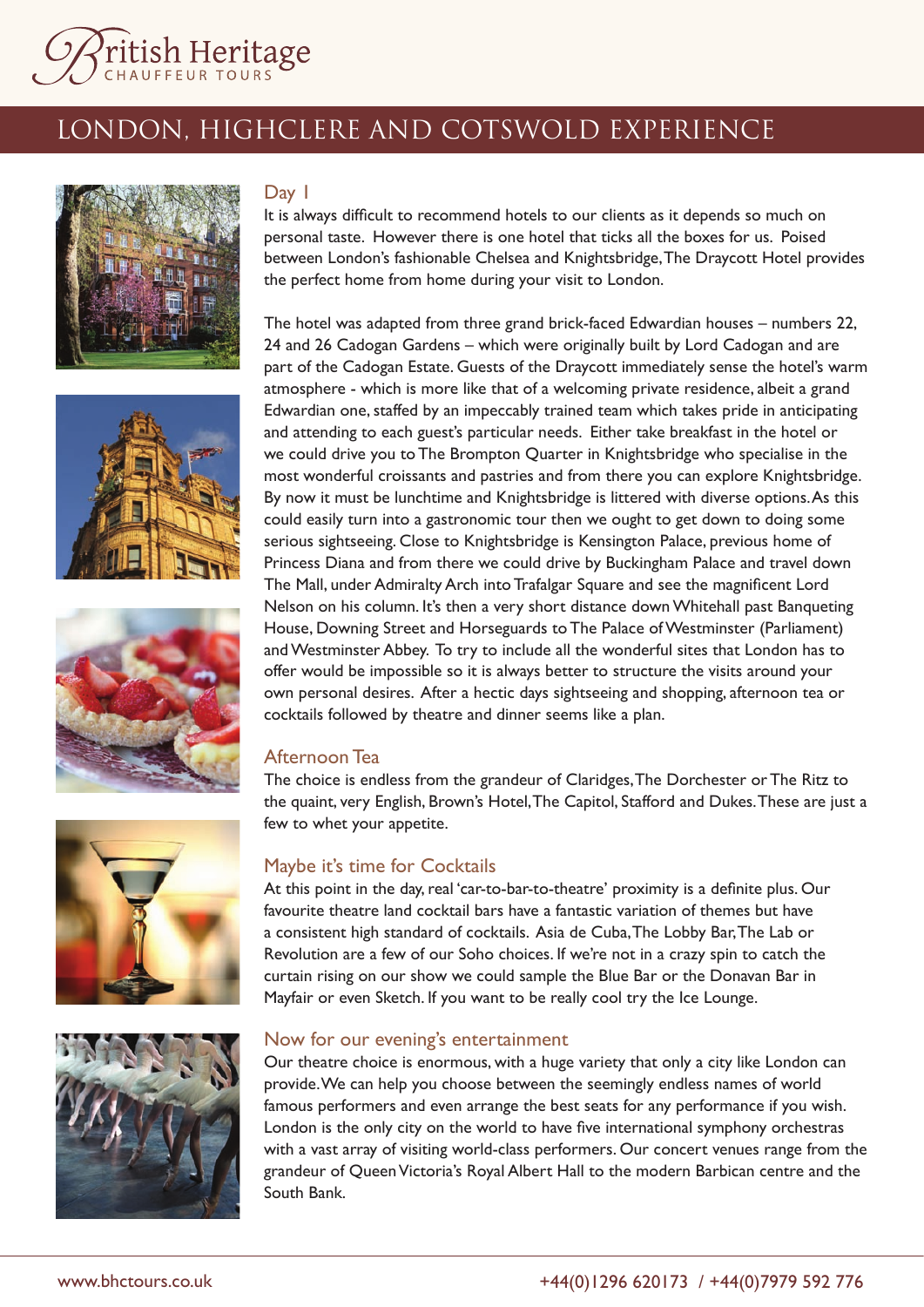



The Royal Opera House and the Coliseum are the two main venues for opera in London. The extravagant productions and constant rotation of international soloists make these theatres unique.

## After an evening's entertainment a small late dinner can complete the perfect day.

From the totally English Rules, Scotts and Wiltons to the fun Asian fusion Zuma, Hakkasan, Novakov and Nobu and everything French or Italian in between, (notwithstanding a new opening every month) you could discuss dining in London for a week or more and still not reach a decision. We can save you the debate and offer our suggestions of the most memorable restaurants in London, some new, some old favourites. And so to bed.

Our main objective is to suggest hotels that offer a flavour and, in some cases, history that is unique to London. Whilst having recommended The Draycott Hotel to you we appreciate that you may prefer to be offered a choice. Claridges is the one 'large' hotel that embodies English glamour and gentility. This art-deco monument of the 1930s is still alive with its cocktail bar, dining room and sweeping, chandeliered staircase. All very reminiscent of The Titanic. We also have a passion for the traditional English boutique hotels. Nothing comes more traditionally attired than Dukes Hotel or the Stafford in Mayfair. These quintessential English establishments, with their beautifully furnished rooms and impeccable service are also on our afternoon tea recommendations. A touch of theatrical flamboyance sums up the Covent Garden Hotel with its extrovert English décor in the heart of Covent Garden's theatre land. A few blocks away the Soho Hotel is the epitome of colourful modern design set amongst the lively backdrop of the Soho district's vibrant nightlife. Our hotel selections as well as all our other recommendations are based on personal experience with that most satisfying feeling of









Providing it is not closed due to the filming of the third series of Downton Abbey then a visit to Highclere Castle is a must. After lunch at The Carnarvon Arms which is now owned by Marco Pierre White, or The Yew Tree Inn, where Lady Carnarvon often takes friends for lunch, our journey takes us to the magical village of Lacock. The village appears today much as it did throughout the centuries. You can only be spellbound by its architecture with houses from the thirteenth century onwards. You will enjoy the tranquil atmosphere of a living village. It is wholly owned and maintained by the National Trust. Between the River Avon and the village is Lacock Abbey dating back to King John in 1086. Well worth a visit to see the very first photographic negative ever produced by Henry Fox-Talbot. Lacock Abbey also features extensively in Harry Potter and The Philosopher's Stone among many others. From Lacock we head up into the Cotswolds and spend the evening relaxing at the wonderful Ellenborough Park Hotel. Ellenborough Park, is a majestic country house situated adjacent to the famous Cheltenham racecourse in the village of Southam, just outside Cheltenham, offering guests luxurious accommodation, fine dining, country sports and spa facilities in a relaxing countryside setting. Ellenborough Park, once the estate of the Earl of Ellenborough, a former Governor of India, is a magnificent English country house with